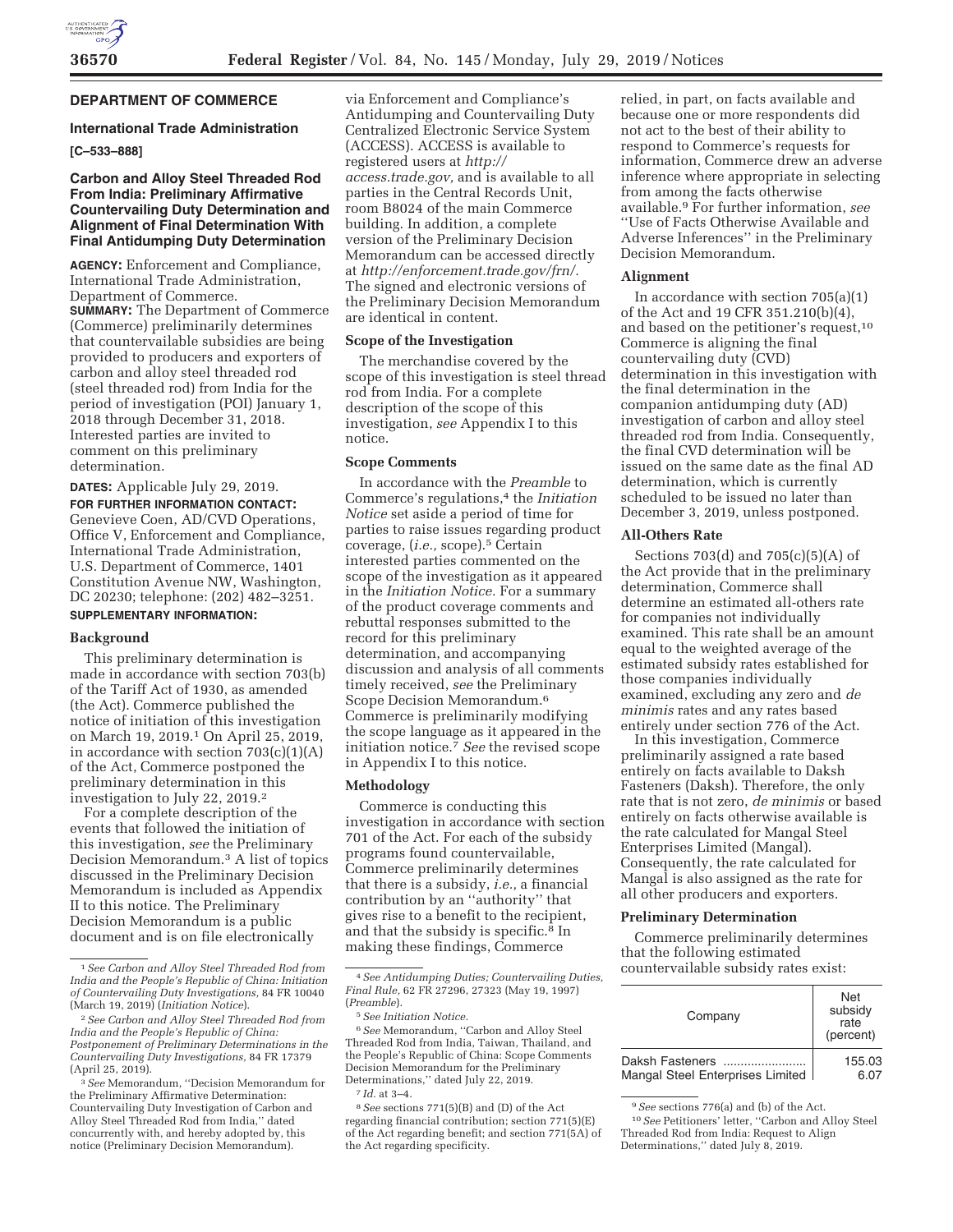| Company | <b>Net</b><br>subsidy<br>rate<br>(percent) |
|---------|--------------------------------------------|
|         | 6.07                                       |

# **Suspension of Liquidation**

In accordance with section 703(d)(1)(B) and (d)(2) of the Act, Commerce will direct U.S. Customs and Border Protection (CBP) to suspend liquidation of entries of subject merchandise as described in the scope of the investigation section entered, or withdrawn from warehouse, for consumption on or after the date of publication of this notice in the **Federal Register**. Further, pursuant to section 703(d)(1)(B) of the Act and 19 CFR 351.205(d), Commerce will instruct CBP to require a cash deposit equal to the rates indicated above.

#### **Disclosure**

Commerce intends to disclose its calculations and analysis performed to interested parties in this preliminary determination within five days of its public announcement, or if there is no public announcement, within five days of the date of this notice in accordance with 19 CFR 351.224(b).

#### **Verification**

As provided in section 782(i)(1) of the Act, Commerce intends to verify the information relied upon in making its final determination.

## **Public Comment**

Case briefs or other written comments regarding non-scope issues may be submitted to the Assistant Secretary for Enforcement and Compliance no later than seven days after the date on which the last verification report is issued in this investigation. Rebuttal briefs, limited to issues raised in case briefs, may be submitted no later than five days after the deadline date for submitting non-scope related case briefs.11 The deadlines for scope-related comments and rebuttals are set in the Preliminary Scope Decision Memorandum.12

Pursuant to 19 CFR 351.309(c)(2) and (d)(2), parties who submit case briefs or rebuttal briefs in this investigation are encouraged to submit with each argument: (1) A statement of the issue; (2) a brief summary of the argument; and (3) a table of authorities.

Pursuant to 19 CFR 351.310(c), interested parties who wish to request a hearing, limited to issues raised in the case and rebuttal briefs, must submit a

written request to the Assistant Secretary for Enforcement and Compliance, U.S. Department of Commerce, within 30 days after the date of publication of this notice. Requests should contain the party's name, address, and telephone number, the number of participants, whether any participant is a foreign national, and a list of the issues to be discussed. If a request for a hearing is made, Commerce intends to hold the hearing at the U.S. Department of Commerce, 1401 Constitution Avenue NW, Washington, DC 20230, at a time and date to be determined. Parties should confirm by telephone the date, time, and location of the hearing two days before the scheduled date.

Parties are reminded that briefs and hearing requests are to be filed electronically using ACCESS and that electronically filed documents must be received successfully in their entirety by 5:00 p.m. Eastern Time on the due date.

## **International Trade Commission Notification**

In accordance with section 703(f) of the Act, Commerce will notify the International Trade Commission (ITC) of its determination. If the final determination is affirmative, the ITC will determine before the later of 120 days after the date of this preliminary determination or 45 days after the final determination whether imports of the subject merchandise are materially injuring, or threaten material injury, to the U.S. industry.

## **Notification to Interested Parties**

This determination is issued and published pursuant to sections 703(f) and 777(i) of the Act and 19 CFR 351.205(c).

Dated: July 22, 2019.

## **Jeffrey I. Kessler,**

*Assistant Secretary for Enforcement and Compliance.* 

# **Appendix I**

## **Scope of the Investigation**

The merchandise covered by the scope of this investigation is carbon and alloy steel threaded rod. Steel threaded rod is certain threaded rod, bar, or studs, of carbon or alloy steel, having a solid, circular cross section of any diameter, in any straight length. Steel threaded rod is normally drawn, cold-rolled, threaded, and straightened, or it may be hotrolled. In addition, the steel threaded rod, bar, or studs subject to this investigation are non-headed and threaded along greater than 25 percent of their total actual length. A variety of finishes or coatings, such as plain oil finish as a temporary rust protectant, zinc coating (*i.e.,* galvanized, whether by electroplating or hot-dipping), paint, and

other similar finishes and coatings, may be applied to the merchandise.

Steel threaded rod is normally produced to American Society for Testing and Materials (ASTM) specifications ASTM A36, ASTM A193 B7/B7m, ASTM A193 B16, ASTM A307, ASTM A320 L7/L7M, ASTM A320 L43, ASTM A354 BC and BD, ASTM A449, ASTM F1554–36, ASTM F1554–55, ASTM F1554 Grade 105, American Society of Mechanical Engineers (ASME) specification ASME B18.31.3, and American Petroleum Institute (API) specification API 20E. All steel threaded rod meeting the physical description set forth above is covered by the scope of this investigation, whether or not produced according to a particular standard.

Subject merchandise includes material matching the above description that has been finished, assembled, or packaged in a third country, including by cutting, chamfering, coating, or painting the threaded rod, by attaching the threaded rod to, or packaging it with, another product, or any other finishing, assembly, or packaging operation that would not otherwise remove the merchandise from the scope of the investigation if performed in the country of manufacture of the threaded rod.

Carbon and alloy steel threaded rod are also included in the scope of this investigation whether or not imported attached to, or in conjunction with, other parts and accessories such as nuts and washers. If carbon and alloy steel threaded rod are imported attached to, or in conjunction with, such non-subject merchandise, only the threaded rod is included in the scope.

Excluded from the scope of this investigation are: (1) threaded rod, bar, or studs which are threaded only on one or both ends and the threading covers 25 percent or less of the total actual length; and (2) stainless steel threaded rod, defined as steel threaded rod containing, by weight, 1.2 percent or less of carbon and 10.5 percent or more of chromium, with our without other elements.

Excluded from the scope of the antidumping investigation on steel threaded rod from the People's Republic of China is any merchandise covered by the existing antidumping order on Certain Steel Threaded Rod from the People's Republic of China. *See Certain Steel Threaded Rod from the People's Republic of China: Notice of Antidumping Duty Order,* 74 FR 17154 (April 14, 2009).

Specifically excluded from the scope of this investigation is threaded rod that is imported as part of a package of hardware in conjunction with a ready-to-assemble piece of furniture.

Steel threaded rod is currently classifiable under subheadings 7318.15.5051, 7318.15.5056, and 7318.15.5090 of the Harmonized Tariff Schedule of the United States (HTSUS). Subject merchandise may also enter under subheading 7318.15.2095 and 7318.19.0000 of the HTSUS. The HTSUS subheadings are provided for convenience and U.S. Customs purposes only. The written description of the scope is dispositive.

<sup>11</sup>*See* 19 CFR 351.309; *see also* 19 CFR 351.303 (for general filing requirements).

<sup>12</sup>*See* Preliminary Scope Decision Memorandum.